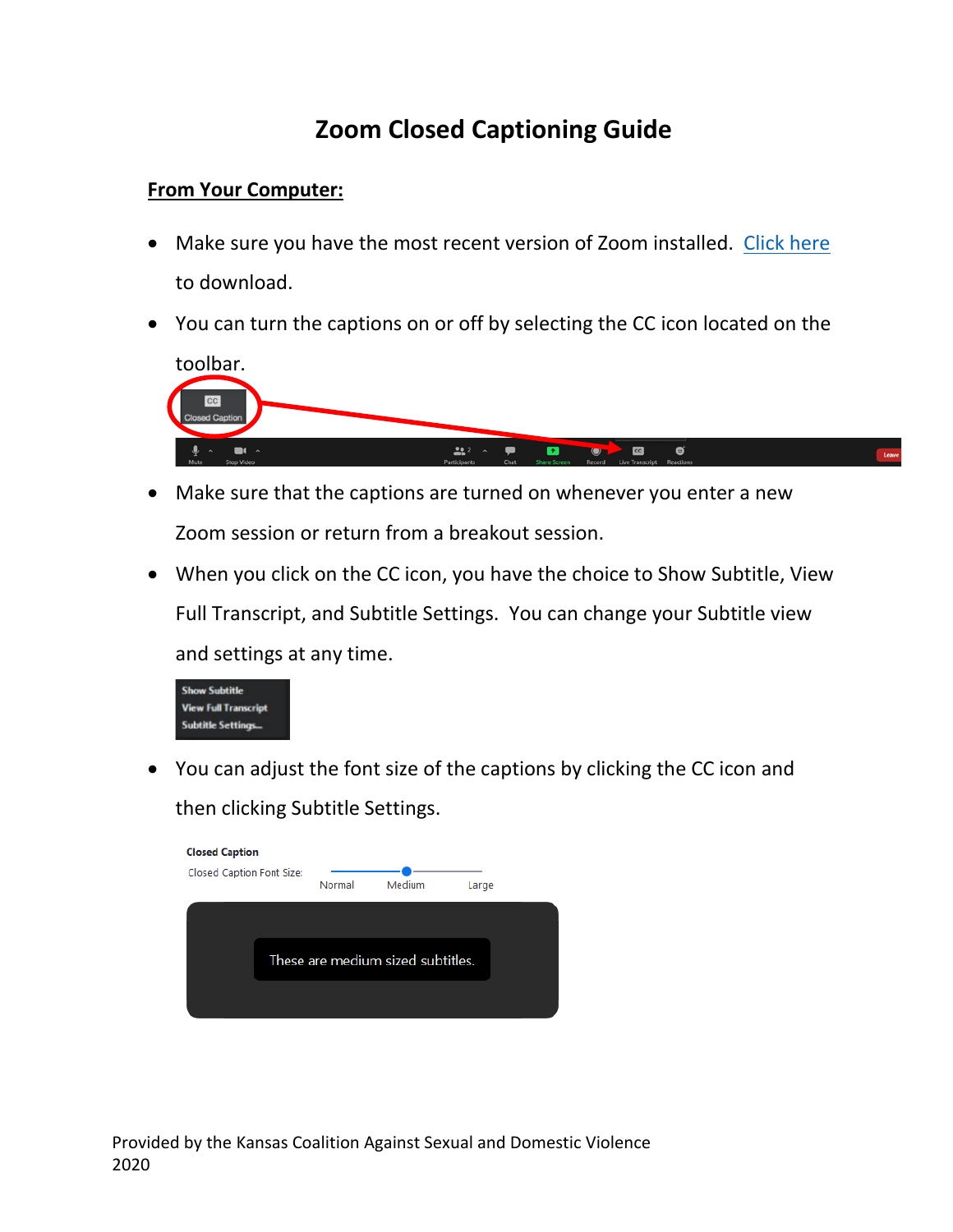• When you click View Full transcripts, you have the option to Search transcript and Save Transcript. Once the transcript is saved, you will receive a message at the bottom of the transcript screen stating, "Closed Caption history saved."

| Q Search transcript | Save Transcript Closed Caption history saved | <b>Show in Folder</b> |
|---------------------|----------------------------------------------|-----------------------|
|                     |                                              |                       |

## **From Your Phone:**

- Download the Zoom app to your phone. [Zoom Mobile Apps](https://zoom.us/download)
- In your meeting settings, make sure you have Closed Captioning turned on.
- You may not be able to view the Full Transcript from your phone. However, you will still be able to view the Subtitles.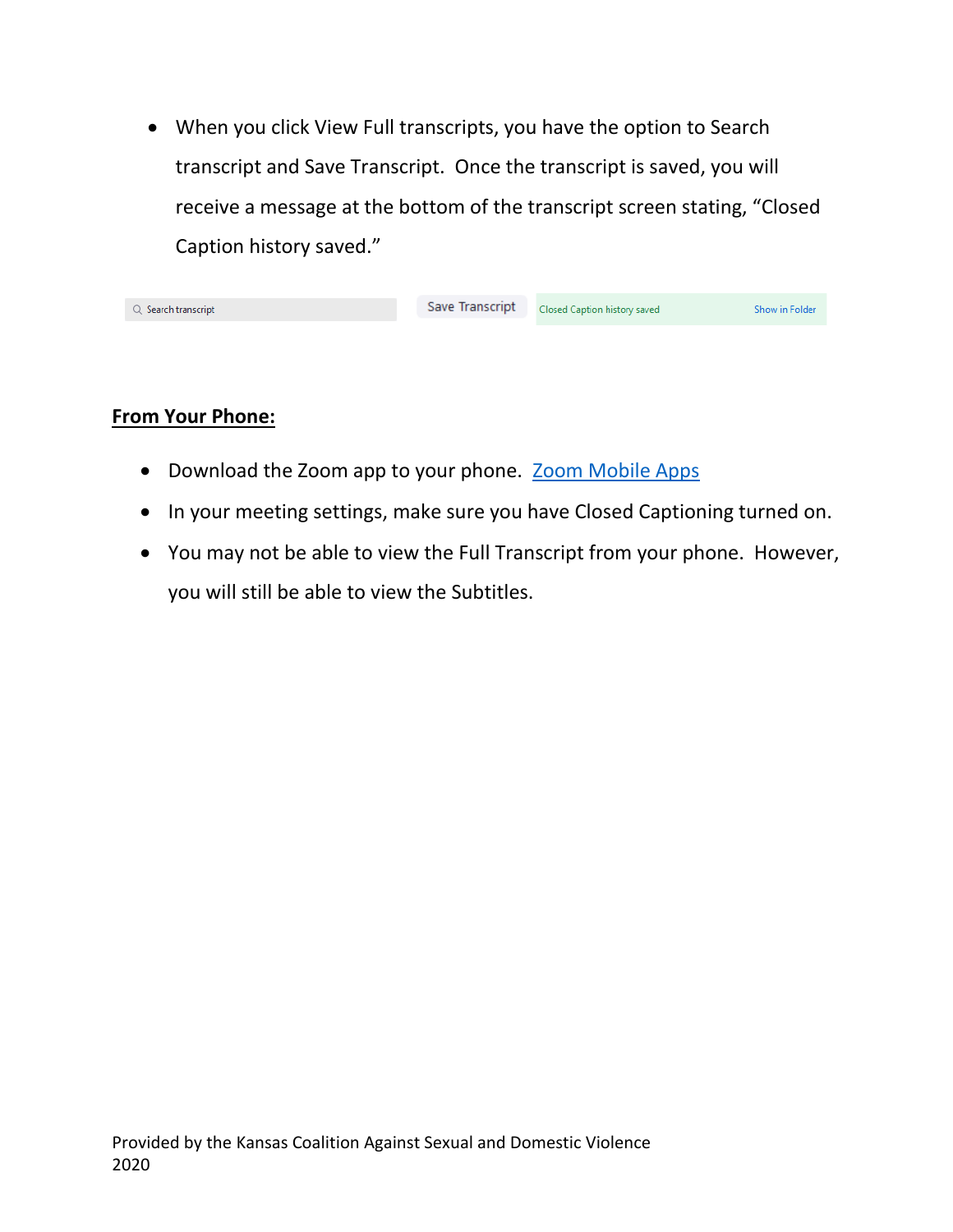## **Zoom ASL Interpreter Guide**

**These instructions are for how to set your Zoom settings for the best view of the presenter and ASL interpreter when the presenter's screen is being shared.**

First, you will need to set your settings to a **Side-by-side Mode**. To do that, follow these steps:

- 1. Make sure you have the most current version of Zoom for your desktop. [Click here](https://zoom.us/download) to download.
- 2. From your computer, sign into the Zoom.
- 3. While viewing a shared screen, select on **View Options** and choose **Side-byside Mode**.

| You are viewing Vanessa Simmons's screen | View Options $\vee$                                               |
|------------------------------------------|-------------------------------------------------------------------|
|                                          | <b>Original Size</b><br><b>Request Remote Control</b><br>Annotate |
|                                          | Side-by-side Mode                                                 |

4. Hover your mouse over the line between the side-by-side screens until your pointer changes to arrows.